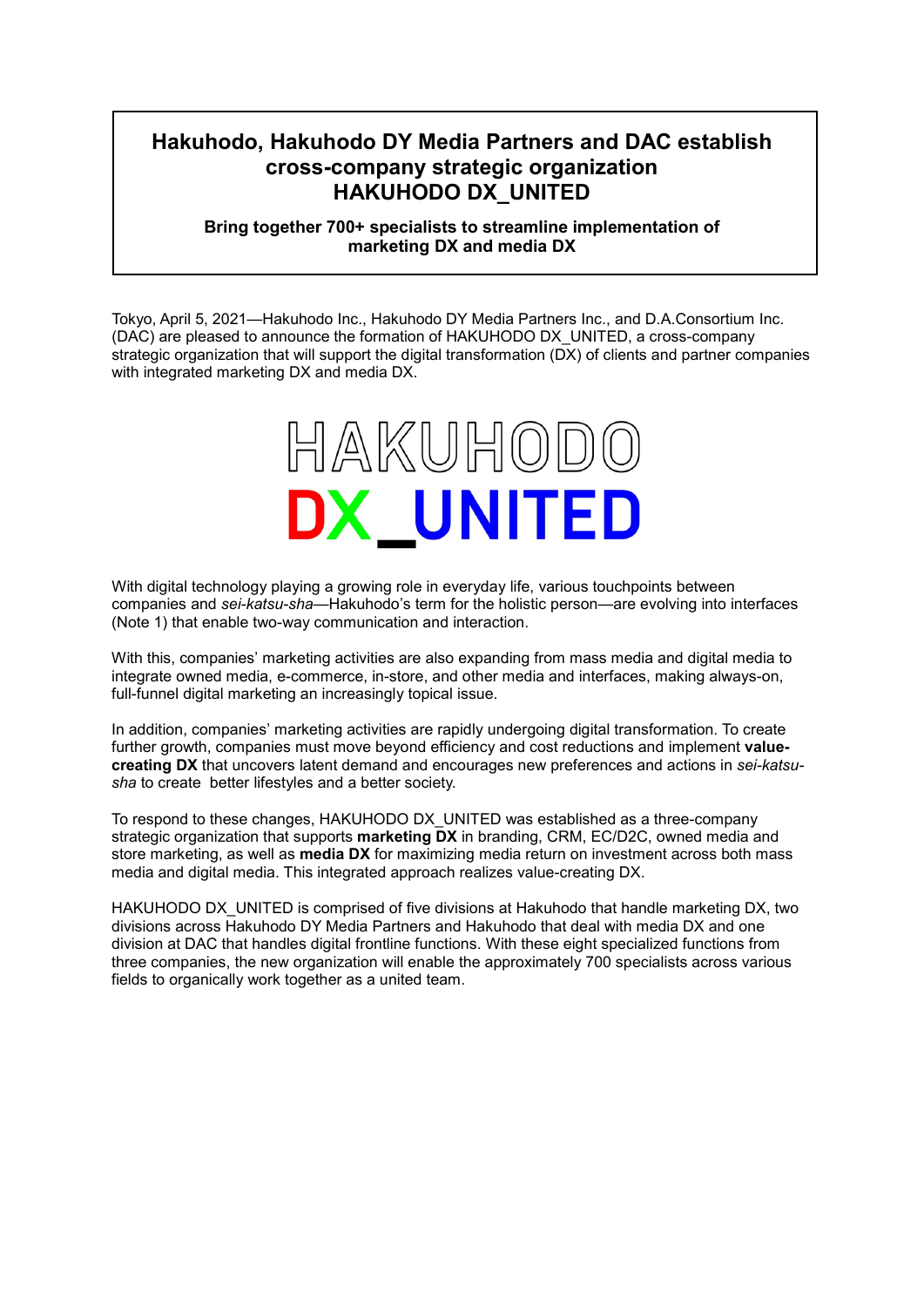## **■ Eight specialized functions necessary for value-creating DX**



#### **■ Integration and value propositions from combining eight specialized functions**

HAKUHODO DX UNITED will combine the above eight specialized functions to implement valuecreating DX that integrates such fields and themes as the following.

#### **Integrating client,** *sei-katsu-sha* **and platform provider data = Uncovering latent demand**

Data owned by the client is statistically linked safely and securely with data owned by Hakuhodo, Hakuhodo DY Media Partners and DAC, as well as platform provider data, converting client data into *sei-katsu-sha* data. This enhances understanding of customers and helps in uncovering new needs.

#### **Integrating media and interfaces = Maximizing return on marketing investment**

Planning that integrates mass media, digital media, and various interfaces with *sei-katsu-sha* that are emerging as a result of advances in digitalization to, for instance, maximize the synergistic effects of television and digital. With systems as our foundation, we will utilize a suite of solutions based around our next-generation advertising media business model, Advertising as a Service (AaaS), which aims to maximize media ROI, to integrate more effective media and interfaces.